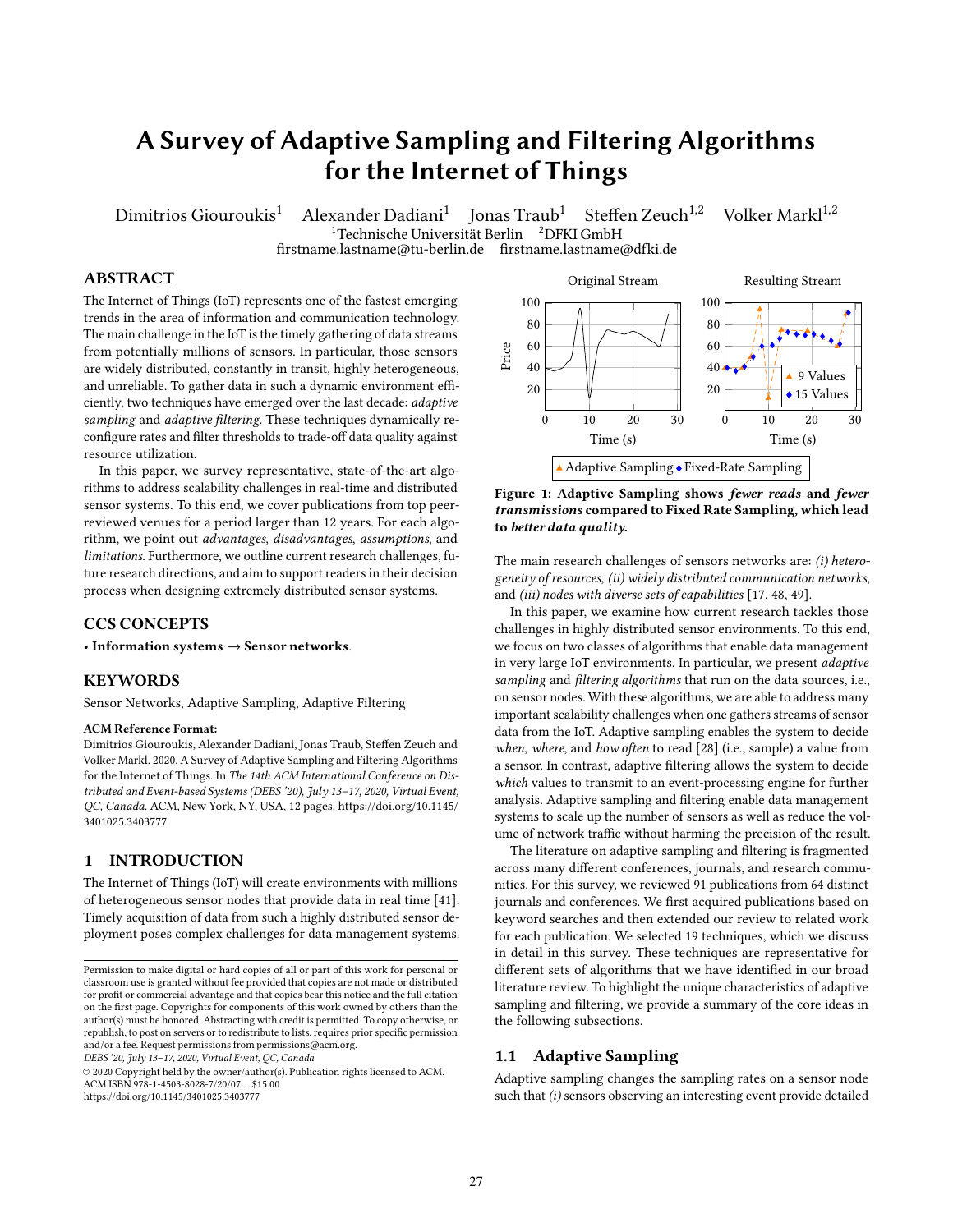<span id="page-1-0"></span>

compared to a Static Filter, which leads to *better data quality*.<br>
<sup>1</sup>/<sub>daptive</sub> that compared to a Static Filter, which leads to *better data quality*.

teresting events reduce sampling rates to not overload the receiver<br>Ideally, at any time, a subset of sensors dynamically switches to a<br>higher sampling rate while the majority of sensors provides data at data (high sampling rate) and *(ii)* sensors that do not observe intechniquently events reduce sampling rates to not overload the receiver. Inglier sampling rate wille the majority of sensors provides data at<br>lower rates. Thus, a highly adaptive sampling approach will enable<br>future IoT deployments with millions of sensor nodes. data (high sampling rate) and (ii) sensors that do not observe in-Ideally, at any time, a subset of sensors dynamically switches to a future IoT deployments with millions of sensor nodes.

An example for adaptive sampling is shown in rigure 1. The<br>red signal on the left represents a physical phenomenon, such as<br>air pressure, temperature, or an acceleration. A sensor observes an pressure, temperature, or an acceleration. A sensor observes<br>the phenomenon while sampling (i.e., read the current value) at<br>a fixed or adaptive sampling rate. The sensor node transmits the An example for adaptive sampling is shown in Figure [1.](#page-0-0) The air pressure, temperature, or an acceleration. A sensor observes a fixed or adaptive sampling rate. The sensor node transmits the observed values together with sensor readings to a central analysis engine. The analysis engine reconstructs the physical phenomenon. Essentially, the goal of adaptation is to compress the data stream based on interpolation instead of transmission of values, ideally with minimal loss of information.

> In Figure [1,](#page-0-0) blue diamonds mark sensor readings performed with a fixed rate. In contrast, orange triangles mark sensor readings performed with an adaptive rate. In this example, adaptive sampling has three advantages compared to fixed rate sampling. First, it performs fewer sensor reads, which leads to energy savings on the sensor nodes. Second, it transmits fewer values to the central analysis engine, which saves network traffic. Third, the reconstructed phenomenon of the adaptive technique is closer to the original.

# 1.2 Adaptive Filtering

Adaptive filtering techniques focus on finding a threshold that helps deciding whether a system should transmit a sensor value. In particular, if a sensor value is similar to previous values or evolves predictably, a node can avoid data transmission and save network traffic. In contrast, if a value changes unexpectedly and does not follow a prediction, a node needs to transmit an update to maintain the precision of the reconstructed signal on the receiver side. Since the behavior of a signal may change frequently, static a-priori filtering would lead to sub-optimal decisions. Thus, filter thresholds and rules for value filtering must adapt over time on the observed values.

Figure [2](#page-1-0) depicts an example of adaptive filtering. This example compares two different filtering techniques (left and right). Both techniques transmit the values for the intervals marked in red for a stream of price changes. However, on the left, the technique transmits changes that exceed the predefined threshold only, ignoring

ve Filter later changes. In contrast, the right side captures changes depend-Ing on the magnitude or change between values. A technique with<br>fixed thresholds may underestimate the importance of changes. By ing on the magnitude of change between values. A technique with adapting the threshold, a filtering technique reduces network traffic and maintains data quality by leveraging context from the data.

# 1.3 Paper Outline

 $\frac{15}{20}$  and filtering techniques enable highly distributed sensor deploy-<br>ne (s) ment. First, § [2](#page-1-1) introduces the methodology for selecting papers, defines terms that are used throughout the paper, and discusses sequences between the papers of the section concludes with In the remainder of this paper, we present how adaptive sampling and filtering techniques enable highly distributed sensor deploydefines terms that are used throughout the paper, and discusses sean introduction to our taxonomy of algorithms in detail. After that, we present our selected adaptive sampling techniques in § [3](#page-2-0) and adaptive filtering techniques in § [4.](#page-6-0) We further examine algorithms that combine adaptive sampling or adaptive filtering with other techniques in § [5.](#page-9-0) Finally, we conclude in § [6.](#page-11-6)

# <span id="page-1-1"></span>2 METHODOLOGY

In this section we present our research methodology. We provide a description of the surveyed literature in § [2.1.](#page-1-2) Next, we introduce the common terminology of the literature in § [2.2.](#page-1-3) Then, we list the selection criteria for the algorithms in § [2.3](#page-2-1) and conclude with a discussion on the evaluation metrics in § [2.4.](#page-2-2)

# <span id="page-1-2"></span>2.1 Literature Review

We surveyed publications that contain keywords related to sensor networks, sampling, filtering, adaptive monitoring, energy expenditure in sensor networks, clustering, data acquisition, and in-network processing for sensor networks. After the initial results, we studied their citations and related work and kept publications that relate to the topics of adaptive sampling and adaptive filtering and are of algorithmic nature. We excluded any publications that are unrelated to our core topics and do not specify an algorithm.

In order to analyze and compare the selected algorithms, we surveyed 91 different papers. The papers originate from proceedings of 23 unique academic conferences, 41 unique academic journals, and one book. Our survey includes 53 papers from journals, 35 papers from conferences, and one book entry. We also include two tech reports in our survey. The topics of the surveyed papers range among clustering algorithms, time synchronization, duty cycling, topology control, in-network data aggregation, data compression, and routing algorithms. Our goal is to put algorithms from different domains and communities together under one survey and help readers put the algorithms into perspective.

For every paper, we extracted a specific set of properties, i.e., the algorithm implementation details, descriptions of strengths and limitations, and message and network overhead estimations. We summarize our findings in Table [1](#page-10-0) at the end of this survey.

#### <span id="page-1-3"></span>2.2 Terminology

The literature related to sampling and filtering from sensors defines many different terms such as data collection [\[24,](#page-11-7) [44\]](#page-11-8), data sampling [\[21,](#page-11-9) [40\]](#page-11-10), data gathering [\[25,](#page-11-11) [26,](#page-11-12) [45\]](#page-11-13), and data sensing [\[30,](#page-11-14) [33\]](#page-11-15). Some publications use these terms as synonyms while other publications use different terms to differentiate concepts. In the following, we introduce definitions of terms used throughout the paper: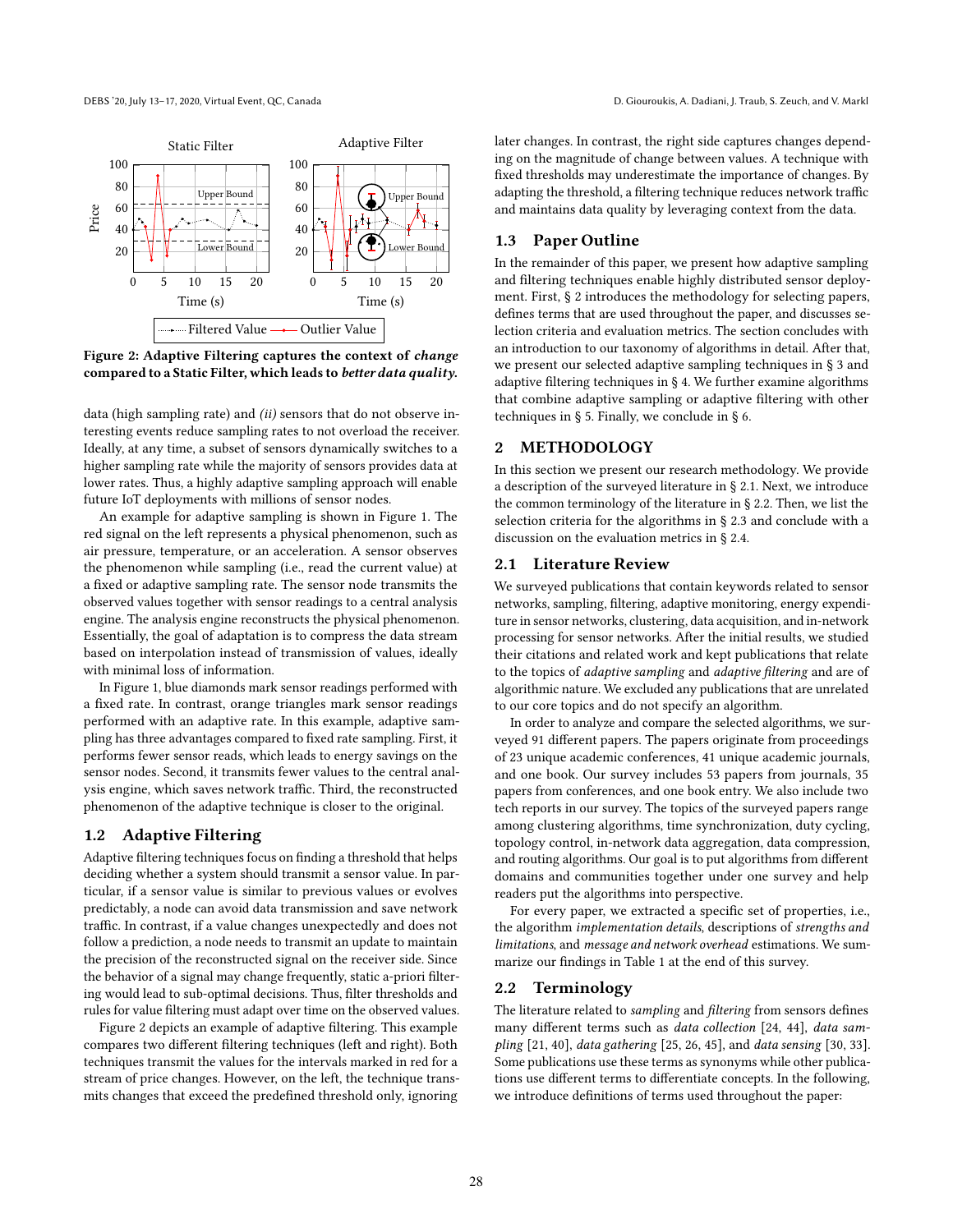Sensor Node: A sensor node is a device that provides a processing unit, a network interface, and at least one sensor [\[1,](#page-11-16) [20\]](#page-11-17). The sensor captures values from at least one continuous signal.

Sensor: A sensor is a device that creates information from environmental events. It converts a physical phenomenon to a stream of values and transmits them to other devices.

Sampling Rate: A sampling rate, or the sampling frequency, is the number of samples per time unit taken from a continuous signal to create a discrete signal.

Sampling Period: The sampling period is the time between two consecutive samples. For example, if the sampling rate is 10Hz (10 values per second), then the sampling period is 0.1 sec.

Sensing and Sampling: The definitions of sampling and sensing are inconsistent in the literature. Zhao et al. [\[51\]](#page-11-18) use sampling in the context of a sink assigning sampling tasks to sensor nodes, which consists of a time window and a sampling period. Trihinas et al. [\[42\]](#page-11-19) do not differentiate between sampling and sensing. Aquino et al. [\[4\]](#page-11-20), define sensing as the process of measuring a physical phenomenon with sensor units and sampling as software that takes samples from the sensor unit data stream. Deshpande et al. [\[13\]](#page-11-21) argue that a sensor only provides samples of an observed, continuous phenomenon. In this paper, we do not distinguish between sampling and sensing. We use the definition of Trihinas et al. [\[42\]](#page-11-19), i.e., one samples a sensor when she acquires a value from that sensor.

Filtering: The process of suppressing values from sensor samples that do not exceed a certain threshold.

Adaptivity: For sampling, adaptive refers to the change of the frequency of gathering samples from sensors. For filtering, being adaptive refers to changing the filtering threshold. In both cases, adaptivity allows an algorithm to react to changes.

### <span id="page-2-1"></span>2.3 Selection Criteria

One common goal of the surveyed algorithms is optimal resource usage. Energy, memory, network overhead, or computational power are examples of resources commonly found in the bibliography. Another common goal of the examined algorithms is optimal sensor node lifetime through energy expenditure reduction. Sampling the sensor nodes and disseminating the observed values are the main culprits of energy expenditure in sensor networks. A common assumption in sensor research is that sensor nodes are heavily constricted in terms of resources. Given these common goals and assumptions, we select the algorithms for our taxonomy based on the following criteria:

Optimization Focus: The algorithms that we examine are focusing on resource expenditure optimization on sensor nodes (e.g., energy usage or network consumption).

Sensor Centered: The algorithms that we examine propose solutions applicable to sensor nodes. Thus, algorithm benefits do not exploit other levels (e.g., task offloading on a cloud server) and always start from the level of sensor nodes.

Explicit Assumptions: The examined algorithms propose solutions that are tested on various settings. The selected papers explain in detail their assumptions and their implementation.

Clear Evaluation Scheme: The examined papers present their findings in a separate evaluation section in their text. A clear evaluation section makes the paper easy to follow and gives a concise explanation of the improvement.

<span id="page-2-3"></span>

Figure 3: Taxonomy of the Selected Algorithms

# <span id="page-2-2"></span>2.4 Evaluation Metrics

To provide a better overview of the selected algorithms, we summarize our findings in Table [1.](#page-10-0) We use a common set of metrics for the discussion of all algorithms:

Assumptions: The selected algorithms assume specific network characteristics that are tailored to the observed phenomenon. We classify these characteristics as the basic assumptions of an algorithm, since the assumptions are necessary for the correct execution of the algorithms.

Advantages: We present the advantages of selected algorithms, as defined in their respective papers. We also include unique algorithm traits.

Limitations: Limitations refer to design caveats, e.g., an algorithm is unsuitable for large-scale deployment or is unsuitable for a specific task.

Message Overhead: We include message overhead as a property in our study since it varies between network types. Overhead, e.g., control messages, may lead to message delays. We define different classes of message overhead, specifically Low, Medium, and High. In the Low class, sensor nodes work autonomously, i.e., the sinks do not send control messages. In the Medium class, sensor nodes operate autonomously with minimal sink communication. In the High class, there is frequent exchange of control messages.

#### 2.5 Taxonomy

Figure [3](#page-2-3) depicts our taxonomy in its entirety. The first major class of algorithms is Adaptive Sampling. The Adaptive Sampling category is divided further into two sub-classes, Adaptive Rates and Adaptive Compression. § [3](#page-2-0) covers the Adaptive Sampling class and contains algorithms that manipulate the sampling rates of sensors. The second major class, Adaptive Filtering, consists of two sub-classes, i.e., Adaptive Thresholds and Model-Based filtering. § [4](#page-6-0) covers the Adaptive Filtering class. The section contains algorithms that focus on suppressing sampled data by utilizing spatial or temporal thresholds over sampled values. The final class, Hybrid Algorithms, contains techniques that combine either adaptive sampling or filtering with another class. § [5](#page-9-0) covers the Hybrid Algorithms class. In our listing, we address each algorithm by its assigned name from the relevant paper, otherwise we reference the relevant authors.

# <span id="page-2-0"></span>3 ADAPTIVE SAMPLING

The category of Sampling algorithms incorporates algorithms that focus on the manipulation of the sampling rate of sensor nodes.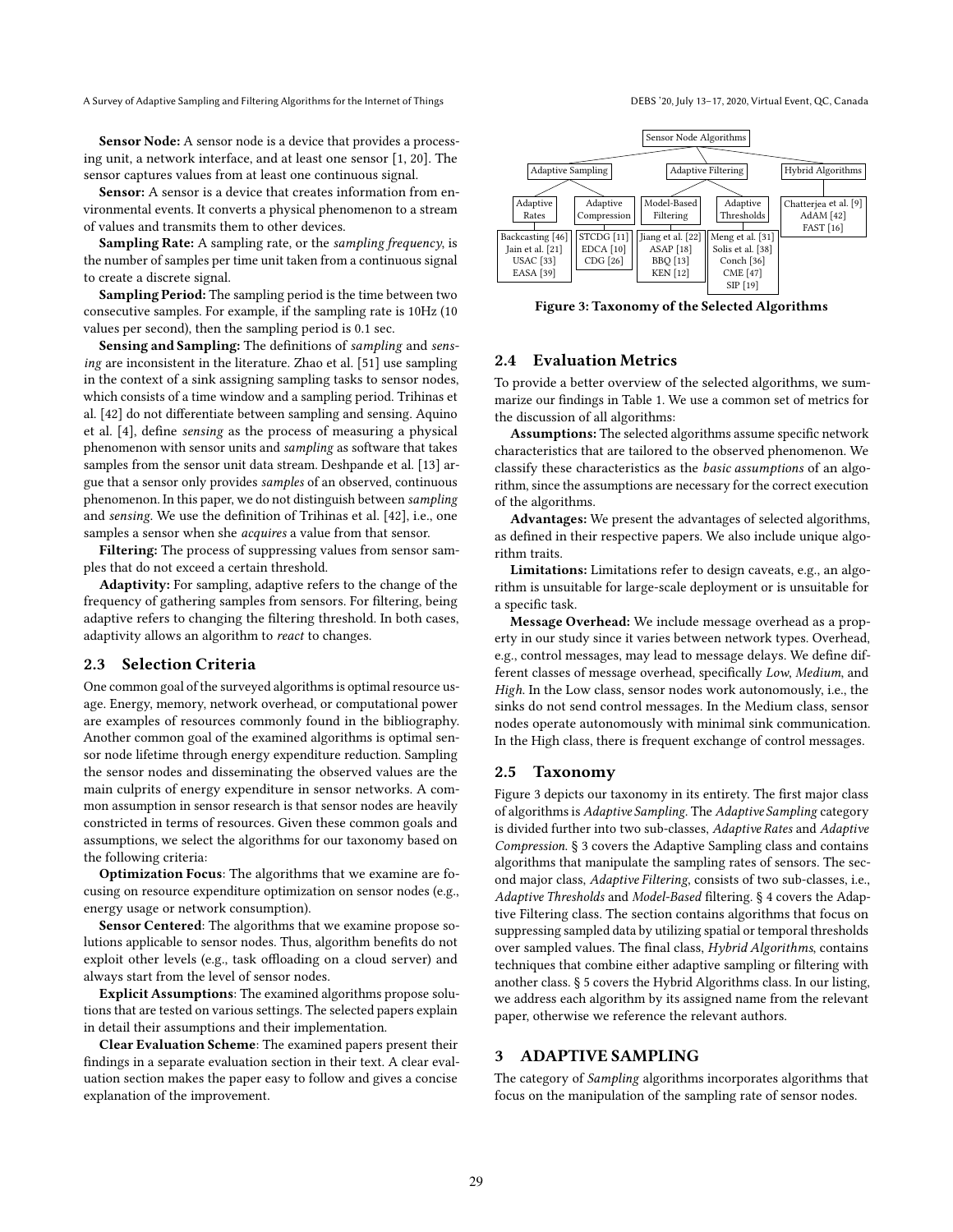In Figure [1,](#page-0-0) a fixed rate technique and an adaptive technique both sample the same stream while sending results to a visualization dashboard. The example highlights the benefits of adaptive sampling, i.e., fewer sensor reads, fewer transmissions, and higher precision of the reconstructed phenomenon in the dashboard. The surveyed algorithms within the Sampling category aim for the same benefits but utilize different approaches. Therefore we further split the Sampling category in two sub-categories: adaptive rates and compressive sampling. Both sub-categories target the sampling rates of sensor nodes in order to reduce resource consumption. However, adaptive sampling algorithms react to changes in the behavior of an observed phenomenon through manipulation of the sensing rate. In contrast, compressive sampling utilizes techniques that sample signals below a certain rate [\[8\]](#page-11-26) and later reconstruct them with high accuracy. An exemplary sampling rate is the Nyquist rate, well known in the field of signal processing for being the minimum acceptable sampling rate for artifact-free results.

#### <span id="page-3-0"></span>3.1 Adaptive Rates

Algorithms in the adaptive rates subcategory deal with the dynamic adjustment of the sampling rate, based on the current metric evolution, in order to reduce energy consumption and back-pressure when there are stable phases in a data stream [\[42\]](#page-11-19). For the remainder of the subsection, we will go through the selected algorithms that focus on the dynamic adjustment of the sampling rate.

3.1.1 Backcasting. The key idea of Backcasting [\[46\]](#page-11-27) is that a monitored environment exhibits correlations in the domains of time and space. This property may be exploited in order to reduce the number of required sensor nodes. Essentially, a subset of the sensors transmits values to a fusion center, where it aggregates information.

Assumptions: Willet et al. [\[46\]](#page-11-27) assume that the sensor network is deployed in a uniformly distributed fashion. Initially, a subset of the sensor nodes is chosen by the sink to provide an initial estimate of the sensed phenomenon with a Recursive Dyadic Partition (RDP). An RDP is a tree where leaves are cells to a dyadic partition of the domain [\[37\]](#page-11-28). In the case of Backcasting, the domain is the set of sensor nodes. Subsets of nodes form multiple clusters of nodes, with a cluster head assigned to every cluster. Cluster heads route the data from the sensor nodes to the sink and vice versa. The sink receives the sensed data and activates additional nodes to improve the quality of the sampling by reducing the Mean Squared Error.

Advantages and Limitations: The increase of the number of nodes leads to additional message overhead since control messages are routed through the network. The authors evaluate their approach and conclude that a Wireless Sensor Network (WSN) with 10k sensors and enough energy to operate continuously for a year, would run for 10 years with Backcasting. The authors point out that the network lifetime can be improved if mechanisms for cycling the position of cluster head were present. Although Backcasting does not manipulate the sampling rates of individual sensor nodes, it adaptively changes the sensing tasks of nodes based on the dynamics of the observed phenomenon.

3.1.2 Algorithm of Jain et al. The main contribution of the algorithm of Jain et al. [\[21\]](#page-11-9) is changing the sampling rate of individual sensor nodes in a stream sensor network based on the importance of

the observed event. An important event may be a camera observing non-standard driving behavior of a car, e.g., driving in an erratic course or a temperature spike in a data center.

Assumptions: At the sensor node level, Kalman filters predict sensed values. The algorithm compares the predicted values with the actual sensed values. The values are stored locally, in a sliding window context. An estimation error is computed over the sliding window. The estimation error indicates the changing dynamics of an observed phenomenon. After each sample, a sensor node adjusts its sampling rate. If the desired sampling rate lies in the range predicted by the Kalman filter, the sensor node can change its sampling rate autonomously. Otherwise, the sensor node has to request a new sampling rate from the sink. The sink keeps a metric of available communication resources, which is updated after a request to change a sampling rate is accepted. The requests are then stored in a queue. The approval of a sampling rate request is a linear optimization problem.

Advantages and Limitations: The additional communication with the sink induces a high message overhead. Jain et al. [\[21\]](#page-11-9) evaluate their approach on synthetic spatiotemporal data. The major metrics are the mean fractional estimation error  $\eta$ , the proportion of messages that the source and the sink exchange, and the number of values sensed by the source nodes m. The adaptive sampling technique outperforms the alternative uniform sampling algorithm in the majority of the tests. Their tests included the use of different numbers of sensor nodes as well as sliding window sizes. The authors indicate that the algorithm does not apply to multi-hop sensor networks where sensor nodes are required to have direct connections to a sink. Furthermore, both the sliding window and the sampling rate interval parameters are manually tuned. The authors state on their future work section that the message overhead is high. Currently, this makes the algorithm less suitable for WSNs as the communication overhead consumes a major amount of energy [\[34\]](#page-11-29).

3.1.3 Utility-based Sensing And Communication protocol (USAC). The algorithm of Padhy et al. [\[33\]](#page-11-15) is an adaptive sampling scheme for WSNs. It is designed for a sensor network that monitors glaciers. USAC uses a linear regression model on each sensor node. The node timely captures phase shifts of observed phenomena.

Assumptions: The model predicts values locally, at the sensor node. The values are checked against the actually sensed readings. If a predicted value lies in the user-defined confidence interval then the sensor node reduces its sampling rate by a multiplicative factor  $\alpha$  until the sampling rate reaches  $f_{min}$ . The  $f_{min}$  parameter is user-defined. If the value is not within the interval bounds, then the sensor node raises its sampling rate to  $f_{max}$  to capture changes in the dynamicity of the observed phenomenon. No additional communication happens with the sink.

Advantages and Limitations: Padhy et al. [\[33\]](#page-11-15) compare USAC and the older protocol of the glacier monitoring application GLAC-SWEB. In the GLACSWEB protocol, sensor nodes send their data directly to a sink. GLACSWEB is energy inefficient as the power required to transmit data from one node to another is proportional to the square of the distance between the nodes. Additionally, GLAC-SWEB has a static sampling rate that induces unnecessary sampling.

Testing is conducted in a simulated environment with historical data from the application. The authors experiment with different network topologies, number of sensor nodes in a network, and the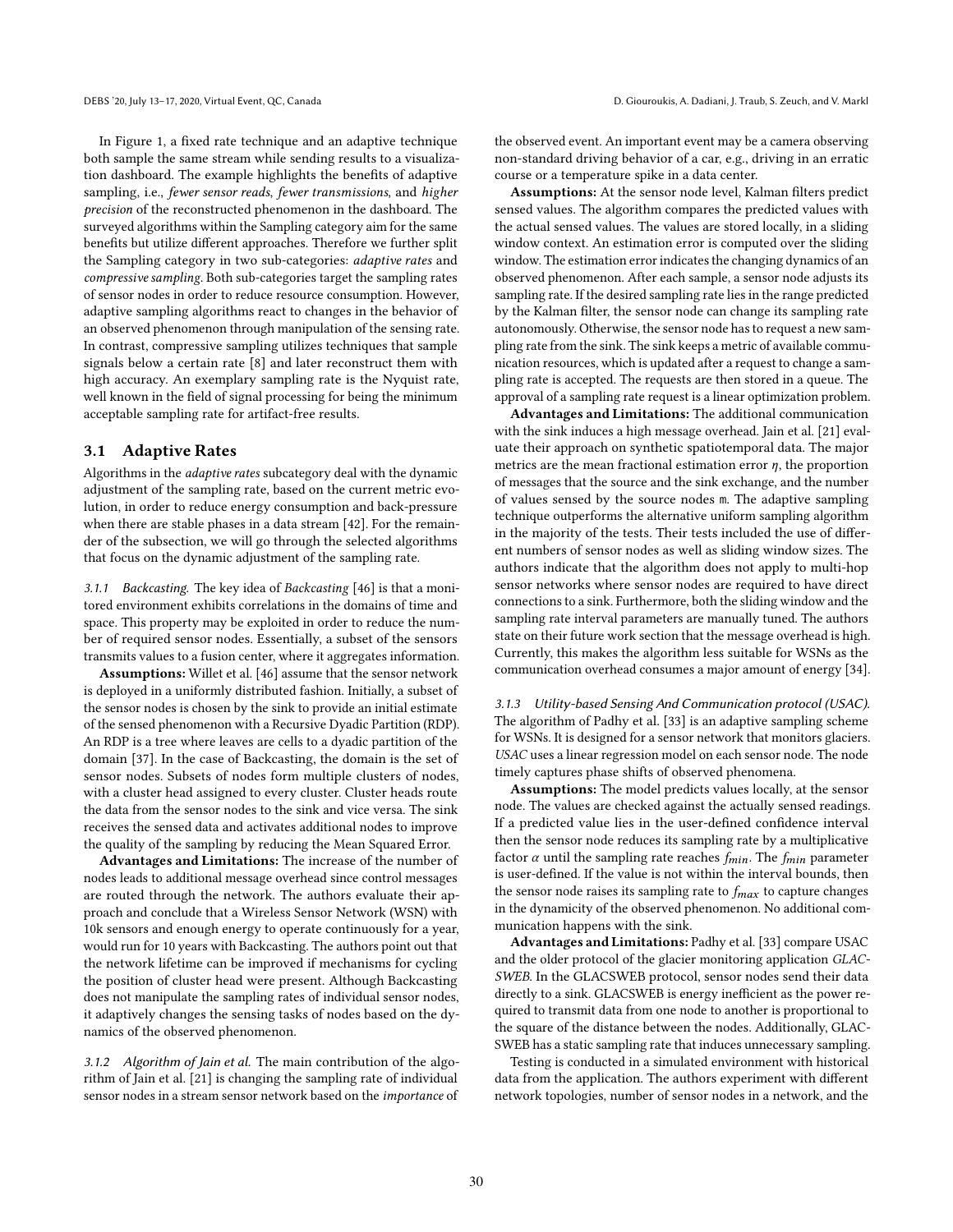number of changes in the dynamicity of the data. The experiments show that USAC outperforms its baseline GLACSWEB, by 470%, when distributing sensor nodes randomly around a central base station. The main metric is the value of data gained over the amount of energy consumed, for every test case.

3.1.4 Energy Aware Adaptive Sampling Algorithm (EASA). The algorithm of Srbinovski et al. [\[39\]](#page-11-30) is an adaptive sampling algorithm for energy-hungry sensors for perpetually operating RSNs, which builds upon the Adaptive Sampling Algorithm (ASA) [\[2\]](#page-11-31). The ASA algorithm leverages the Nyquist Theorem for finding the optimal (minimum) sampling rate  $F_N$ :

#### $F_N > F_{max} \cdot 2$

Assumptions: Srbinovski et al. [\[39\]](#page-11-30) claim that the sensor unit is the main energy consumer [\[6\]](#page-11-32), contrary to the assumption that communication consumes the most energy in sensor nodes [\[35\]](#page-11-33).

To estimate the maximum rate in the power spectrum  $F_{max}$ , a fast Fourier transform is used on the first  $W$  samples of the process. The algorithm runs on the sink due to computational complexity; thus some message overhead is present. EASA expands ASA with energy awareness, i.e., adjusting the optimal sampling rate of a sensor node based on current and critical battery level and rate of energy saved per time unit. When the battery level drops below a user-defined critical threshold m, the sampling rate deviates from the optimal ASA value.

Advantages and Limitations: The EASA-induced threshold may lead to sensors that do not capture the signal fully since the Nyquist theorem may be violated. The authors argue that a potential loss in data quality is the cost of staying continuously in the network. The authors test EASA extensively on data from two deployments. EASA is tested with different saving rates against ASA and on the second deployment against a fixed rate. A simulated environment hosts all tests. In both deployments, ASA and EASA have the same sampling rate when the battery level is above m. ASA may deliver data at higher quality since the sampling rate is always optimal. EASA on the other hand stabilizes the energy levels of the sensor node after 36 days of operation at 60% with a of 1/3 in the first deployment. With ASA the energy levels stay at 20%. In the case of the second deployment, ASA is outperformed in energy consumption by EASA. The fixed sampling rate deployment depleted its energy after 13 days.

#### 3.2 Discussion of Adaptive Rate Algorithms

In § [3.1,](#page-3-0) we detailed the algorithms that focus on adjusting the sampling rates of sensors and thus increase or decrease the amount of messages over the network. In Table [1,](#page-10-0) the average message overhead of the category is medium, according to our classification, since network consumption depends on algorithm assumptions. Backcasting and USAC have low message overhead while EASA and the algorithm of Jain et al. [\[21\]](#page-11-9) exhibit high message overhead. In general, the algorithms provide high quality data streams since they capture sudden changes in the phenomenon at run time. The number of sensed events immediately impacts the effectiveness of the algorithms, since they reduce network traffic significantly when events are few or non-existent. If the stream contains a lot of consecutive events, the algorithms adapt and provide a high quality

representation of the stream but at the cost of computation and network resources, which results in small spikes of energy expenditure.

# <span id="page-4-0"></span>3.3 Adaptive Compression

Adaptive compression enables the reconstruction of a discrete signal from a set of randomly chosen values from a vector that is computed by a linear transform on the original discrete signal [\[14,](#page-11-34) [29\]](#page-11-35). The main principles of adaptive compression are sparsity and incoherence [\[8\]](#page-11-26). A sparse signal contains a large number of zero-valued elements [\[15\]](#page-11-36). Incoherence is the point in time when a sample of a sparse signal has an extremely dense representation in a domain. For the remainder of the subsection, we will go through the selected algorithms that focus on sampled signal compression.

3.3.1 Compressive Data Gathering (CDG). The goal of the algorithm of Luo et al. [\[26\]](#page-11-12) is to decrease energy expenditure and distribute energy consumption evenly across all sensor nodes, in order to maximize the lifetime of the network in large scale sensor networks.

Assumptions: CDG aims to reduce data traffic in a network. By compressing data readings at each hop,  $M$  messages arrive at a sink from  $N$  sensor nodes, where  $M \ll N$ . The sink broadcasts a random seed to the network that is the basis for local seed creation in each sensor node. Afterwards, no other message overhead is present. Sensor nodes use the local seed to generate a random coefficient  $\phi_i$ , which they transmit together with their sensor reading  $d_i$  to their parent node. Parent nodes receive readings from their children nodes and sum up the input with their own  $d$  and  $\phi$ . Therefore, every sensor node transmits only one value. This ensures the sink receives  $M$  weighted sums  $y$ . Each sum consists of a matrix of the random coefficients, Φ and the following sensor readings d:

| $y_1$ | $\phi_{11}$    | $\phi_{12}$ |   | $\phi_{1N}$ | $d_1$ |
|-------|----------------|-------------|---|-------------|-------|
| $y_2$ | $\varphi_{21}$ | φ22         |   | $\phi_{2N}$ | $d_2$ |
| ٠     | ٠              |             | ٠ | ٠           |       |
|       | M <sub>1</sub> | $\phi_{M2}$ |   | N           |       |

The random matrix  $\Phi$  is not transmitted since the sink may compute the matrix if it knows the identifier of the sensor nodes. The original sensor readings d can be reconstructed at the sink level by solving the following equation:

$$
\min_{x \in R^N} ||x||_{l_1} \quad s.t. \quad y = \Phi \mathbf{d}, \quad \mathbf{d} = \Psi x
$$

Ψ is the domain in which **d** can be represented by  $K \ll N$ coefficients and  $x$  is the vector of coefficients.

Advantages and Limitations: Luo et al. [\[26\]](#page-11-12) evaluated CDG against centralized exact (all nodes transmit as soon as they acquire a reading) with the ns-2 simulator [\[5\]](#page-11-37). They evaluate the reconstruction capability on two real-life data sets. For the simulated environment, the authors create two synthetic sensor networks. The first network is a network with a chain topology, with 1k sensor nodes placed 10 meters apart from each other and with sinks located at each extremity of the chain. The second network setup is a grid-like routing tree with 1089 sensor nodes and a sink node in the center of the network. The authors vary the signal input intervals and observe the package loss and output interval change. CDG outperforms centralized exact in both topologies, with input intervals 5x and 2.3x smaller than the centralized exact in the chain and grid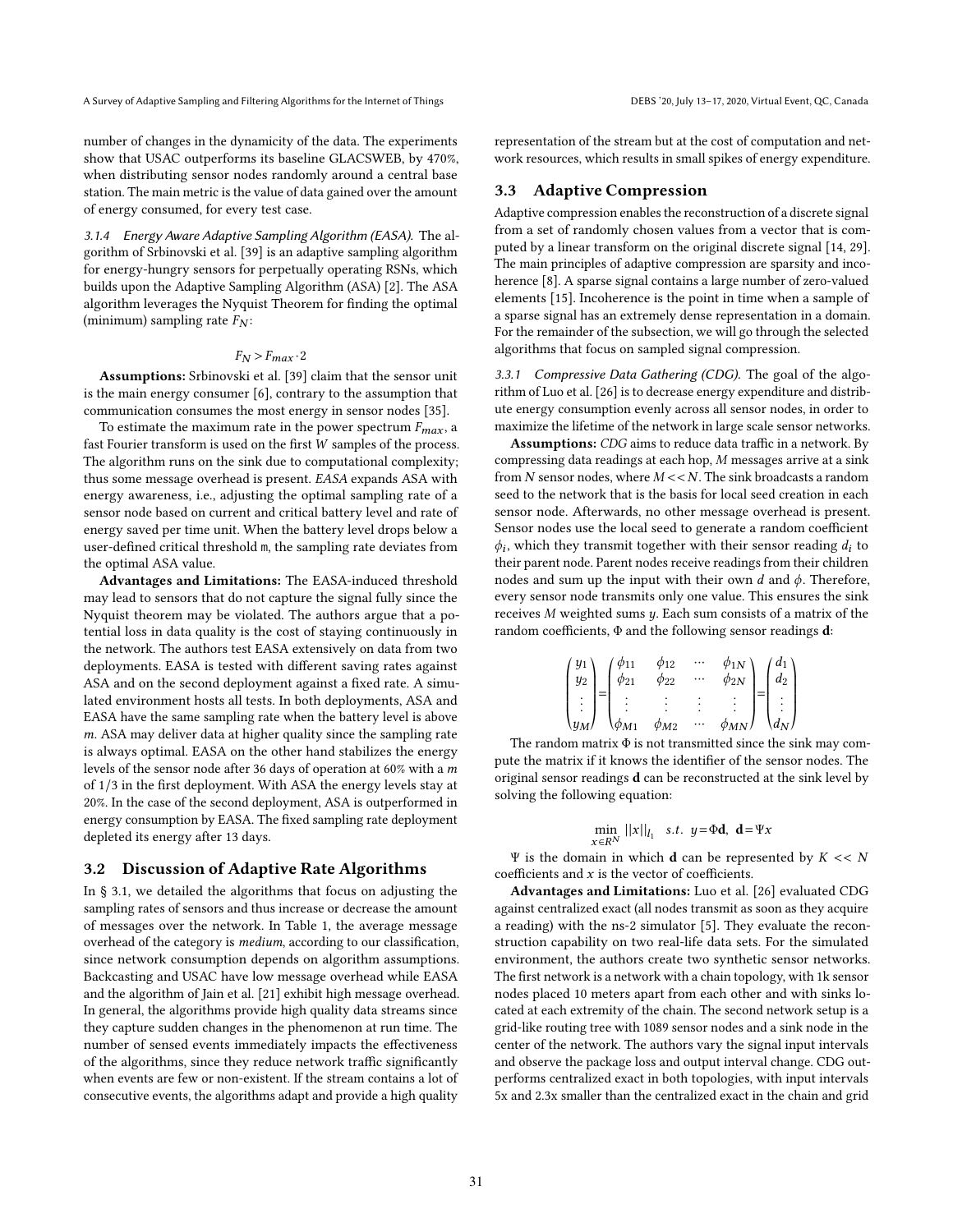topologies, respectively. CDG achieved a packet loss of near zero in both topologies, while the centralized exact measures package loss rates of 5% and 20% in the chain and grid topologies, respectively.

The real-life datasets consist of measurements collected in the Pacific Ocean by a single moving device and a sensor network in a data center. The authors argue that the Pacific Ocean dataset has the same properties as data collected by a sensor network. The authors found the Pacific Ocean data to be sparse in the wavelet domain. CDG reconstructs the initial 1k data points from 40 data points with > 98% precision. The data points are the 40 highest coefficients in the wavelet domain of the data. The authors did not find a sparse representation of the datacenter dataset as the data exhibit little spatial correlation. Instead, they opted for data set reorganization by sorting the temperature values in ascending order at moment  $t_0$ . The result is sparse in the wavelet domain, and the original signal is reconstructable.

3.3.2 Efficient Data Collection Approach (EDCA). The algorithm of Cheng et al. [\[10\]](#page-11-38) builds upon the low-rank feature of a matrix, where related work has proven that a matrix formed from spatially and temporally correlated data is approximately low-rank and is recoverable with only a subset of that data [\[7,](#page-11-39) [43\]](#page-11-40).

Assumptions: In EDCA, sensor nodes sample at a fixed rate and send values to a central sink in a multi-hop scheme. The sink sends only the sampling rate to the nodes and no other control messages. However, Cheng et al. [\[10\]](#page-11-38) point out that missing values, i.e., no values in some time slots, are recoverable with low error probability. The focus of the algorithm lies in the recoverability of low-rank matrices. The authors use the nuclear norm to solve the following rank minimization problem:

#### minimize rank $(X)$ , s.t.  $A(\cdot) = B$

where *X* is the matrix arriving at the sink and  $A(\cdot)$  is an operator that represents the incompleteness of the matrix. Since the problem is NP-hard, the authors use a heuristic and shift the problem to a convex optimization problem:

# minimize  $||A(LR^T) - B||_F^2 + ||L||_F^2 + ||R||_F^2$

where *X* is deconstructed with SVD into  $X = U\Sigma V^T$  and  $L =$  $U\Sigma^{1/2}$ ;  $R = V\Sigma^{1/2}$ . The solution is taken from Zhang et al. [\[50\]](#page-11-41).

Advantages and Limitations: The authors use a publicly available dataset of temperature measurements from sensor nodes from the Intel Berkeley Research lab [\[27\]](#page-11-42) and a synthetic dataset. The authors test the accuracy of EDCA with different sampling ratios for the 54 sensor nodes. The authors observe only small recovery errors. With a sampling ratio of 0.2, i.e. every fifth sensed value is actually transmitted, the standard deviation  $\sigma$  is <0.15C. With the synthetic data set, the authors compared EDCA with centralized exact, where the sink receives all sensed data points, on the metric of network lifetime. The authors define the lifetime of a sensor network as the time duration of the first sensor node which runs out of power. The lifetime ratio is defined as  $(1/M_{max})/(1/M_0)$ , where  $M_{max}$  is the maximum power wasted on every EDCA simulation and  $M_0$  is the power wasted by the centralized exact technique. The authors find that the lifetime ratio is 5 when the sampling ratio is 0.2, compared to the centralized exact.

3.3.3 Spatio-Temporal Compressive Data Collection (STCDG). The algorithm of Cheng et al. [\[11\]](#page-11-43) is an expansion of EDCA [\[10\]](#page-11-38). STCDG exploits the low-rank feature and the short-term stability of data gathered through a sensor network, similar to EDCA.

Assumptions: Cheng et al. [\[11\]](#page-11-43) argue that, unlike CDG [\[26\]](#page-11-12), STCDG is more flexible and does not need customization for a specific sensor network. With CDG the domain in which the data is sparse has to be known in advance. Additionally, CDG utilizes only the sparsity of the data, which requires a full dataset reorder if the data is not sparse. The authors of STCDG deploy a sensor network in a residential building. They use the data to analyze the short-term stability and low-rank of spatially and temporally correlated data. The authors find that the data have a good lowrank approximation and short-term stability. Short-term stability is defined as the difference between adjacent gaps of sensor readings, with gaps being the time between two adjacent sensor readings. The difference is defined as:

#### $dif(n,t) = X(n,t+1) + X(n,t-1) - 2X(n,t)$

where  $1 \le n \le N$  and  $2 \le t \le T-1$ ; thus, if  $diff(n, t)$  is small, then sensor readings at node n around timeslot t are stable.

The authors expand their optimization problem formulation to include a tuning parameter  $\zeta$ , in order to express the trade-off between fitting the algorithm to the data and achieving low-ranking. The notion of short term stability is added to the optimization problem, as the difference for all data points in the original matrix  $X$ ,  $||(LR^T)S^T||_F^2$  the optimization problem is:

# $minimize ||(LR^T) \cdot Q - B||_F^2 + \zeta(||L||_F^2 + ||R||_F^2) + \eta ||(LR^T)S^T||_F^2$

Another novelty of STCDG is the handling of empty columns. Empty columns may appear at the sink when the sampling ratio is low or the packet loss rate is high. The authors point out that such cases can lead to very high number of recovery errors. Therefore, the algorithm ignores empty columns first and recovers the original matrix. The short-term stability features populate the empty columns. Additionally, abnormal values sensed by sensor nodes are transmitted independently of the static sampling ratio.

Advantages and Limitations: The authors test STCDG against EDCA and CDG on three different datasets in terms of recovery error, power consumption, and network capacity. The tests used the Intel Berkeley Research lab [\[27\]](#page-11-42) sensor data, a synthetic trace generated with the ns-2 simulator [\[5\]](#page-11-37), and the residential building data gathered by the authors. Specifically, the authors subdivided the laboratory and residential building data sets into singular sensed phenomena, namely light and temperature. Normalized Mean Absolute Error (NMAE) was used to measure the recovery performance of the algorithms. The authors found that the algorithms have critical sampling ratios, which if surpassed, lead to a high NMAE. STCDG performs better than the other techniques, having low NMAE (sub 0.1) with low sampling ratios (0.1 - 0.2). CDG is the lowest performer on all metrics. The authors state that the sparsity feature is not always present in real life data sets. The performance of all algorithms drops on datasets with low temporal/spatial correlation and few sensor nodes (24 and 54 sensor nodes in the residential building and laboratory datasets, respectively). The authors argue that CDG is outperformed at high sampling ratios by a centralized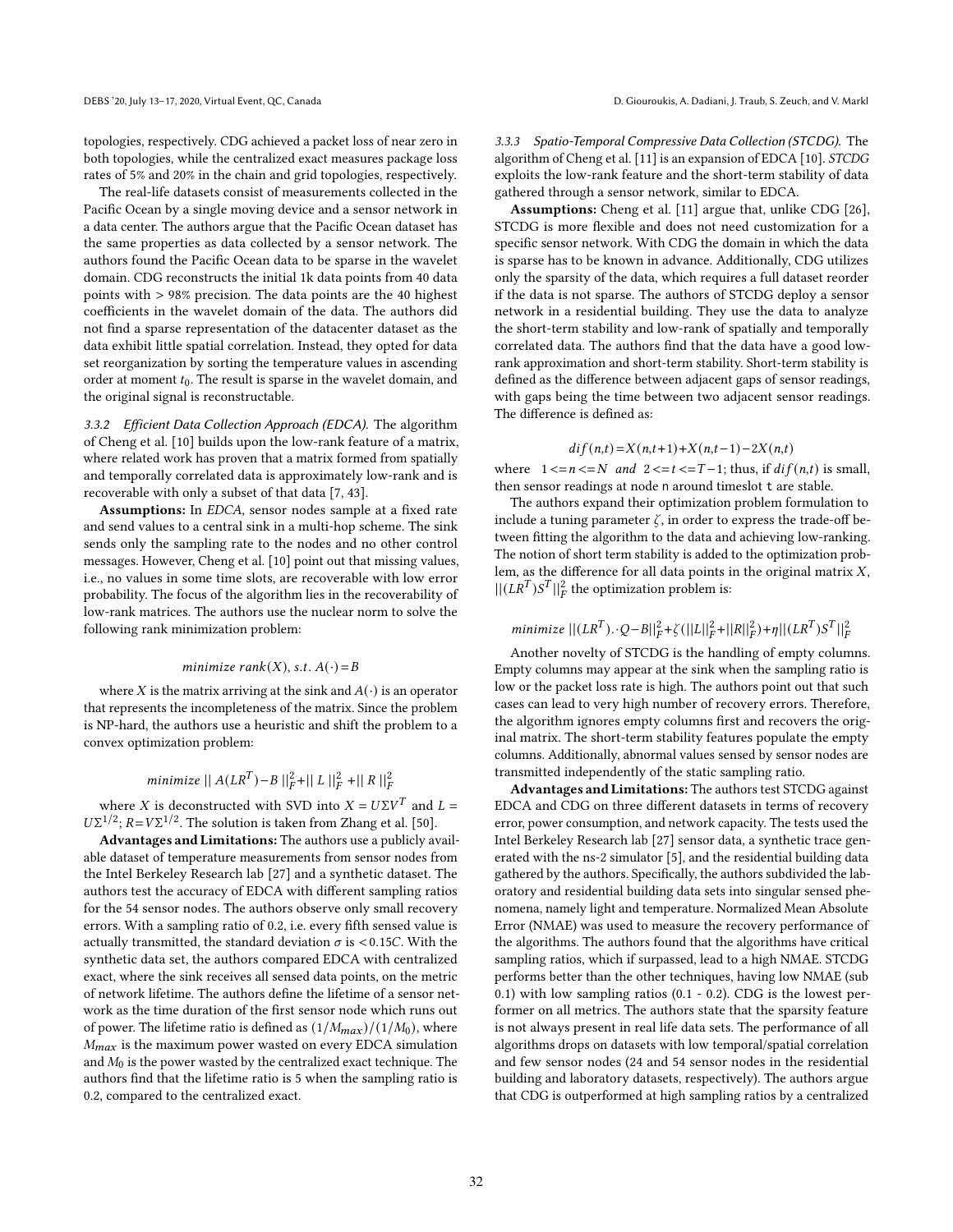exact scheme, which sends all sensor readings at every time slot to the sink. STCDG and EDCA exhibit similar energy consumption.

#### 3.4 Discussion on Adaptive Compression

In § [3.3,](#page-4-0) we present algorithms that focus on compressing the results of sensor sampling while retaining data quality, instead of performing filtering. In Table [1](#page-10-0) the average message overhead of the category is low. We categorize all adaptive compression algorithms in the low category, since this is the main goal of compressing the original signal. In general, the algorithms are suitable for large-scale networks and they are resilient to packet loss. They are suitable for large networks since the benefit of reduced network usage scales well to the number of nodes while helping reduce energy expenditure from the relayed messages. Resiliency to packet loss is relevant to the number of erroneous messages saved by transmitting only a subset of the messages.

# <span id="page-6-0"></span>4 ADAPTIVE FILTERING

The category of Filtering contains algorithms that primarily focus on the reduction of the volume of data sent through the network after they are sampled. The category includes only value-filtering algorithms.

In Figure [2,](#page-1-0) two data streams are shown to exhibit the same pattern under different context. Sampling algorithms should be able to adjust their thresholds at run time in order to capture the importance of the sensed phenomenon and filter the second pattern, since it is common for that stream. The example highlights the benefits of adaptive filtering, i.e., fewer transmissions and higher precision in preserving context. The surveyed algorithms of the Filtering category aim for these benefits but with different approaches. For this reason, we further split the Filtering category in sub-categories.

The algorithms are classified further in two sub-categories, modelbased filtering and adaptive thresholds. Model-based filtering algorithms use probabilistic models to suppress sensor readings, if the readings can be predicted with acceptable accuracy at another sensor node or sink. The Adaptive thresholds subcategory includes techniques that suppress sensed values based on temporal and spatial correlations between sensor nodes in the network.

# <span id="page-6-1"></span>4.1 Model-Based Filtering

We categorize filtering algorithms as *model-based* if they use a prediction model to filter sensor data at the sink level or even stop data transmission altogether. For the remainder of this subsection, we expand on the selected algorithms.

4.1.1 Barbie-Q (BBQ). The algorithm of Deshpande et al. [\[13\]](#page-11-21) comprises a query processing engine that answers user queries to a sensor network until some error threshold is met. The system utilizes a prediction model where sensed values are transmitted through the network only if the prediction is not considered as accurate enough.

Assumptions: BBQ employs a model-based scheme in order to answer user queries. The authors argue that while easing the communication load on a network, statistical models may identify faulty sensors and fill missing values in the network by extrapolation of missing data. The authors use a time-varying multivariate Gaussian model in BBQ, however they point out that their framework is model agnostic.

In BBQ, model construction uses historical data; therefore initial values need to be collected to initialize the model. Afterwards, users may query the network, e.g. ask for the temperature sensed by a group of sensors, with an error margin and a confidence interval. BBQ answers the query while minimizing the number of sensor nodes asked. Based on the underlying model, the system builds an observation plan, which specifies how and in which order the sensor nodes are queried. The reason behind this is that some attributes, like temperature and voltage, are highly correlated. The authors show that the correlation can be leveraged by the model, as voltage may be cheaper to sample than temperature. Additionally, spatial and temporal correlations are also leveraged in order to reduce the number of sensors queried.

Advantages and Limitations: The authors evaluate BBQ and compare it with TinyDB [\[28\]](#page-11-5) and Approximate-Caching on two datasets collected from sensors (11 sensors and 54 sensors each). The concept of Approximate-Caching is introduced in the paper and is inspired by work by Olston et al. [\[32\]](#page-11-44). TinyDB is a sensor network query system in which the readings of sensor nodes are routed through the network and aggregated en-route to the sink. With Approximate-Caching, sensor nodes send their sensed values to a sink only if they differ from the previous values by userdefined margin  $\epsilon$ . In comparison, TinyDB reports the exact values for a query while Approximate-Caching is tweakable with error bounds. The acquisition costs of TinyDB are constant while BBQ outperforms the other algorithms on high error margins ( $\epsilon = 1$ ). Acquisition costs are an order-of-magnitude lower than those of Approximate-Caching. As the authors point out, BBQ is not suitable for anomaly detection since it requires constant sensor sampling.

4.1.2 KEN. The algorithm of Chu et al. [\[12\]](#page-11-45) targets queries where every sensor node in the network has to report values. No data reduction takes place and such queries are thus expensive, with regards to energy consumption and communication.

Assumptions: KEN employs a prediction model that synchronizes at sink and sensor node levels. Users query the sensor network with sampling rate and error interval arguments, e.g., values from all sensor nodes every f seconds with an error margin of  $\pm \epsilon$ . A sensor node collects values and checks if the sink can predict the accumulated values correctly within  $\pm \epsilon$ . If the values lie within the interval, the sensor node suppresses its reading. If the values do not lie within the interval, the sensor node pushes its values down the network to the sink. The models at the sink node use the new values to re-synchronize with the model at the sensor nodes. In a multi-hop sensor network, additional compression based on spatial correlation may take place between different hops. In order to enable compression based on spatial correlation, Chu et al. [\[12\]](#page-11-45) propose a novel clustering scheme. In this scheme, there are multiple clusters of sensor nodes with a single cluster head that communicates directly with the sink.

Advantages and Limitations: The scheme reduces communication overhead, as sensor readings do not have to be stored centrally in the network. Each cluster head maintains a synchronized prediction model with its child nodes. Additionally, the sink maintains prediction models synchronized with the cluster heads. To find such clustering groups, KEN uses a heuristic approach where sensor nodes are assigned to a cluster head from a performance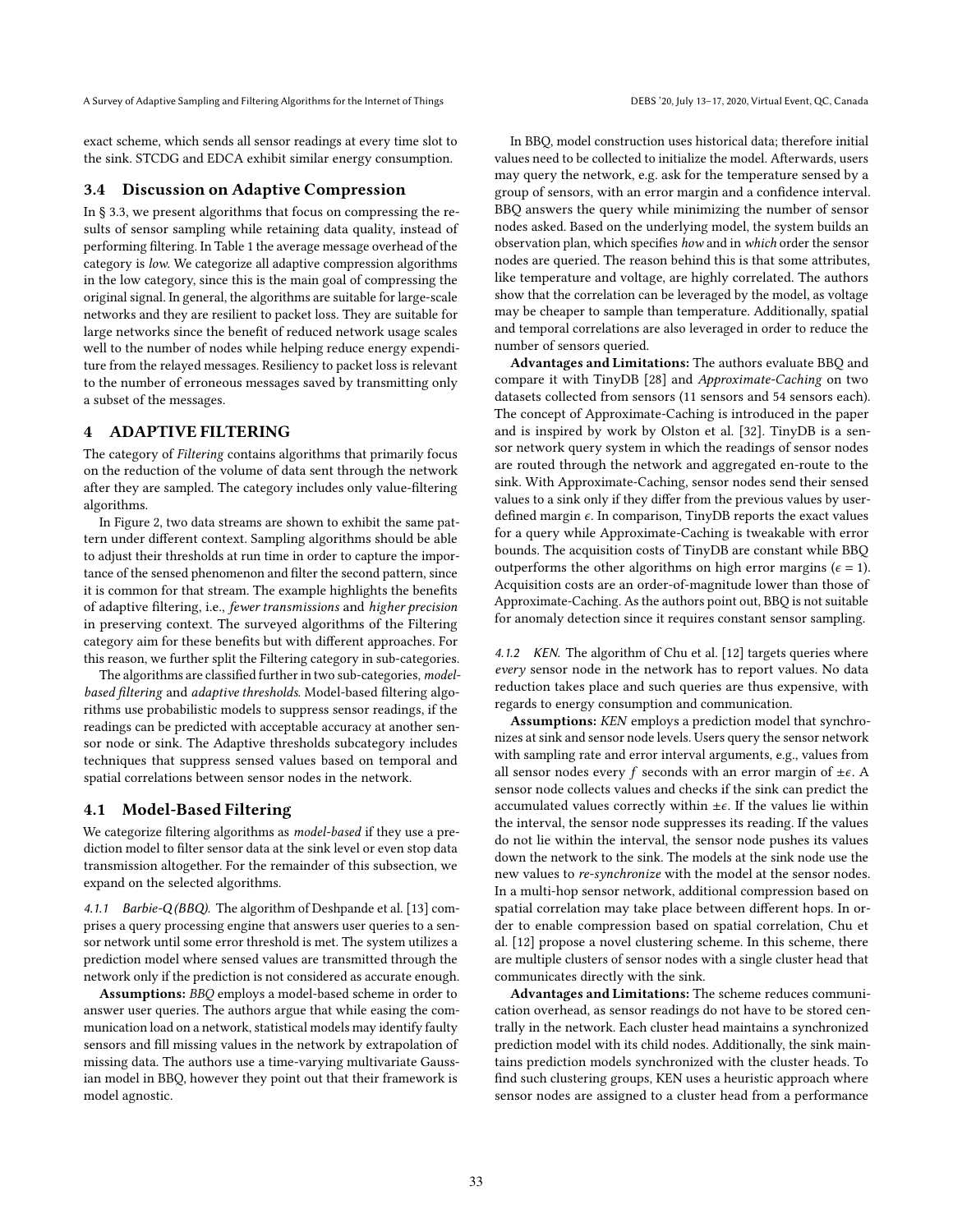indicator for the model. The cluster formation algorithm runs at the sink, which induces communication overhead if clusters have to re-organize. The authors evaluate their approach on two real-world datasets with a small, fixed amount of sensors (one with 11 and the other with 49 sensors). KEN is tested with the clustering technique enabled and with an average model, where predictions utilize the average of all sensed values. No clusters are built or re-organized. The authors conclude that KEN performs better with the clustering scheme, when the communication costs to the sink are higher than communicating with a neighbor. KEN is not able to handle the presence of outliers, since it requires re-construction of the model.

4.1.3 Adaptive Sampling Approach (ASAP). ASAP [\[18\]](#page-11-46) expands on KEN [\[12\]](#page-11-45) and addresses its major issues. ASAP deals with cases where the observed phenomenon changes unpredictably over the course of time, which is not covered in detail with KEN.

Assumptions: In cases where the observed phenomenon is unpredictable, the prediction model has to adapt, which introduces high communication overhead if the model is constructed centrally at the sink. Additionally, the authors of KEN did not take into account the added energy expenditure of cluster heads, compared to regular sensor nodes. ASAP addresses these issues in its implementation and organizes sensor nodes into clusters. Clustering is done periodically, i.e. every  $\tau_c$  seconds. This rotates the cluster heads and prevents premature power outage of a sensor node. The formation of clusters and the election of cluster heads is done inside the network, without the mediation of the sink. Each sensor node computes the probability of becoming a cluster head, based on a user set percentage of sensor nodes becoming cluster heads  $(f_c)$  and the relative energy level from neighboring sensor nodes. Sensor nodes that did not become cluster heads choose a cluster head by an attraction factor. The attraction factor is a combination of the hop distance to the cluster head and a weighted data similarity with the readings of the cluster head and the sensor node,  $\alpha$ . After cluster construction, cluster heads divide their clusters into sub-clusters, of size  $\beta$ , based on correlations between every sensor node in the cluster. Sensed values of all cluster nodes are collected in the cluster head. This is repeated every  $\tau_f$  seconds to update correlations and adapt to the changing dynamics in an observed phenomenon. The cluster head selects the fraction  $\sigma$  of sensor nodes to act as samplers in a sub-cluster, based on the remaining energy of each sensor node. Only the sampler nodes and the cluster head sense the environment (with a sampling rate of  $\tau_d$ ) and communicate their sensed values to the sink. Additionally, for each sub-cluster, cluster heads compute a data mean vector and a covariance matrix, which they send to the sink as model parameters. The sink receives the sensed values from the sampler nodes and predicts the values for the rest of the sensor nodes.

Advantages and Limitations: Message communication cost, network performance, energy consumption and data quality are the main metrics of the tests. Centralized exact and extreme variations of ASAP are used for comparison. The variations are two-fold, one local and one centralized approach. In the local approach predictions happen at the cluster heads and predicted values are sent to the sink. In the central approach all predictions are carried out at the sink level and values of all sensor nodes for updating the model are also sent to the sink. The authors find that ASAP outperforms other algorithms in the number of messages sent per second as

well as the per-sensor-node energy consumption, while alternating  $\sigma$ . The authors study the trade-off between the prediction error and network lifetime and observe high lifetime improvements (90% longer lifetime in comparison to centralized exact), if user-defined absolute error thresholds are close to 1.

ASAP is best suited for environmental monitoring as anomaly detection is not feasible due to only a subset of sensors being active at a time. Users should allow some prediction error in order to utilize ASAP effectively. In the paper, the authors suggest an alternative configuration that minimizes overhead.

4.1.4 Algorithm of Jiang et al. The algorithm of Jiang et al. [\[22\]](#page-11-47) is based on the computational overhead of prediction schemes, which outweights energy savings of predicting a value at a sink, instead of sending the value through the network. The algorithm utilizes clustering and duty cycling for saving energy.

Assumptions: A sensor network is divided into clusters. Sensor nodes that are not cluster heads, are either asleep, awake, or sensing the environment. An asleep node is inactive (e.g., powered off) while an awake node is waiting for commands. A sensing sensor means that the device converts a phenomenon to values. Sensor nodes hold a history of predicted or sensed data points, while cluster heads have a history of the values from all sensor nodes in their cluster. Based on the historical data, an auto-regressive model can be trained to predict data locally at sensor nodes and cluster heads. Cluster heads issue prediction bans to sensor nodes if a local prediction is less energy-efficient than communicating the values to the cluster head. The authors want to prevent sensor nodes from computing a prediction if the prediction is not accurate enough since the sensed data still has to be sent. In these cases, the power used for the prediction is wasted. If no ban is issued and the predicted value lies in the user-specified error bound, the sensor node updates its local historical data with the value but does not transmit it. If a ban is issued, the affected sensor node sends sampled data to the cluster head and updates the local historical data with the sampled data. The authors point out that for applications with data loss, acknowledgment messages can be sent from sensor nodes to cluster heads.

Advantages and Limitations: The authors evaluate their algorithm on a synthetic dataset by varying the ratio of transmission energy consumption and prediction energy consumption. They compare their algorithm with and without the prediction ban feature and conclude that additional energy savings may be achieved when prediction costs are higher than communication costs. The authors claim that the algorithm does not focus on cluster creation and other algorithms, e.g., ASAP, are more suitable for such a task.

4.1.5 Spanish Inquisition Protocol (SIP). Under SIP [\[19\]](#page-11-48), a sensor node transmits a value only if the receiver node does not expect it. Each node transmits values only when the observed stream contains values that the receiving node could not predict.

Assumptions: SIP is based on the core notion of a Dual Prediction Scheme (DPS) algorithm. DPS algorithms expect the same phenomenon model to be present in every pair of source - sink nodes. SIP transmits a state vector estimate instead of every observed reading. The basic trade-off of SIP lies between the accuracy of recorded values and number of transmitted packets, with lower accuracy thresholds leading to lower number of transmissions. For the estimation of the state to be transmitted, SIP utilizes a number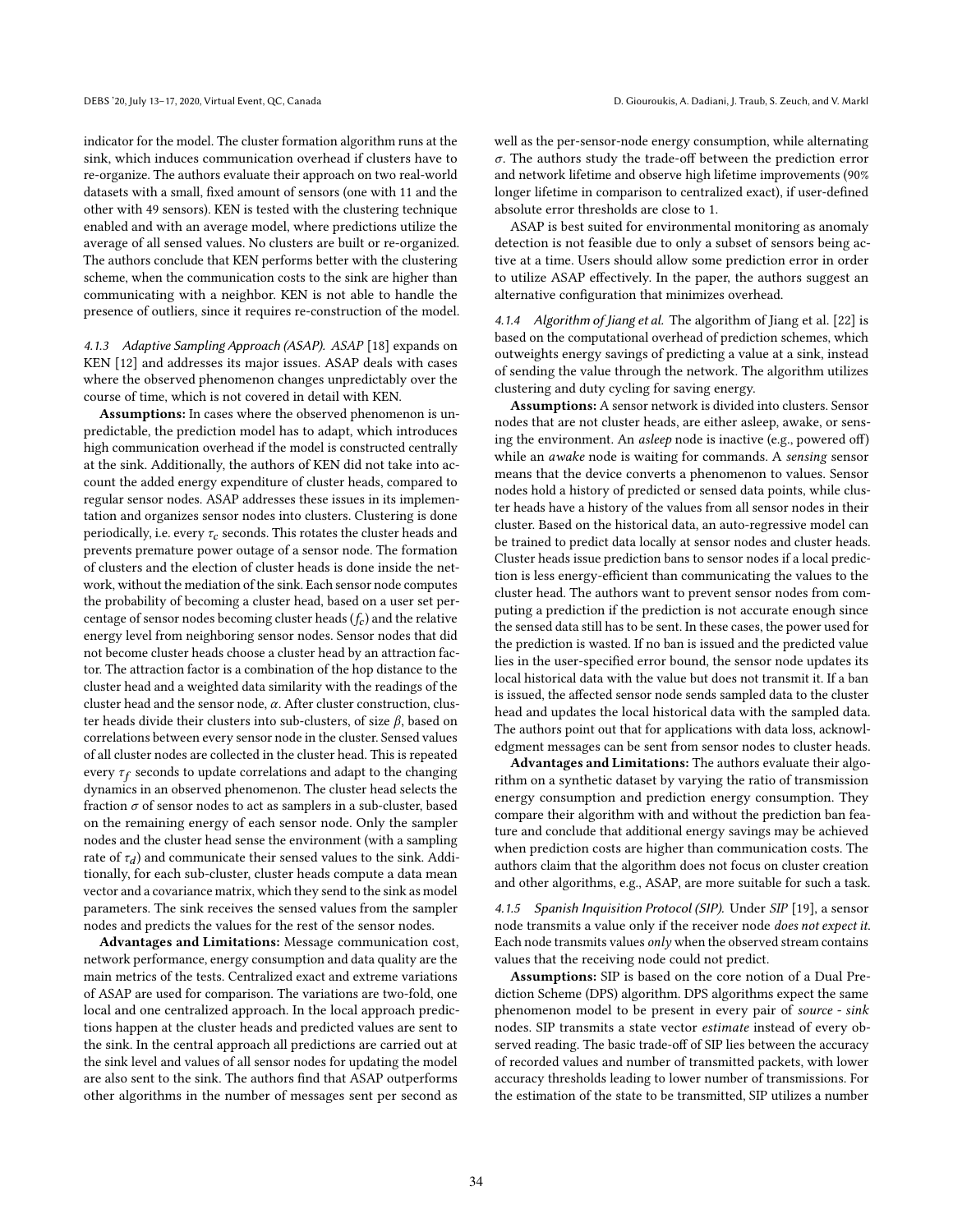of methods, namely Kalman Filters, Normalized Least Mean Squares (NLMS), or Exponentially Weighted Moving Average (EWMA). The current sampling rate, acceptable error threshold, as well as the data itself affect the reduction of future transmissions.

Advantages and Limitations: SIP aims to reduce the overall energy consumption of sensor nodes, throug the reduction of the number of transmitted packets. SIP provides an accurate depiction of the original data stream with just less than 5% of the original samples. For the Intel Lab data set [\[27\]](#page-11-42), SIP transmitted packets 10 times less than other schemes. These advantages are affected when different versions of networking stacks are used on the sensor nodes [\[17\]](#page-11-2). SIP needs careful planning with regards to the underlying networking stack since the gained tranmission benefits range from 10-fold to just 21%, in total.

#### 4.2 Discussion on Model-Based Filtering

In § [4.1,](#page-6-1) we gave details on algorithms that focus on the suppression of the results of sensor sampling through the use of various model prediction schemes. As seen in Table [1,](#page-10-0) average message overhead of the category, based on our classification, is low, since message suppression is the focus. The only exception is KEN [\[12\]](#page-11-45), where further communication is needed when constructing the models in unpredictable phenomena. The examined algorithms suit networks with slow or no topology changes, since the filtering process depends on the spatiotemporal characteristics of the node. Model re-construction contributes to this intricacy as well, since edge nodes may not be capable to aggregate and perform adequate training of the model. In general, the algorithms offer a large reduction in energy expenditure and network transmissions.

# <span id="page-8-0"></span>4.3 Adaptive Thresholds

Algorithms fall into the category of adaptive thresholds if, and only if, they only deal with the reconfiguration of a threshold for their filter function, during execution. In the remainder of the subsection, we expand on the four selected algorithms.

4.3.1 Algorithm of Meng et al. The algorithm of Meng et al. [\[31\]](#page-11-49) focuses on in-network message suppression, based on Contour Mapping. The approach exploits the spatial and temporal correlation in the messages.

Assumptions: The authors describe Contour Mapping as a technique where data points in a diagram are connected based on similarities. Step size controls the factor similarity. The authors use this technique to construct Contour Maps in sensor networks, where sensor nodes with similar readings do not have to transmit data. Sensor nodes suppress readings locally while sinks interpolate suppressed readings. For that reason, sensor nodes sample their sensors every  $\tau$  seconds, where  $\tau$  is between  $\tau_{min}$  and  $\tau_{max}$ . The sampling period is relative to the magnitude of the sensed value. An initial randomness factor is necessary since some sensor nodes may report their readings first while neighboring sensor nodes listen for those readings. A sensor node that overhears the values of its neighbors decides if it will transmit its readings, based on the distance of its data to the average  $\delta$  of the neighbor data. Additionally, a sensor node may compare sampled values to  $m$  previous sampled values and based on the same threshold  $\delta$ , it suppresses or transmits its readings. Sensor nodes consume some energy while overhearing

messages sent by neighbor nodes. The sinks know the geographical location of the sensor nodes as well as which sensor nodes (silent nodes) suppressed their readings. Therefore, the missing values of the silent nodes are interpolated by the average of the readings of nearby sensor nodes. Additional smoothing may be applied on the data by using the values of neighbors that are more than one hop away from a silent node, as weighted averages.

Advantages and Limitations: The authors test the accuracy and energy consumption of the algorithm in a simulated environment with 528 sensor nodes, from which only 92 sent readings to the sink. The maximum deviation error of values, i.e., the distance between the value assigned to a silent node by the sink and the actual value, did not exceed 10. With the introduction of 20% network loss, 17 readings out of 92 were dropped on the way to the sink. In that case, the maximum deviation error was 20. Energy savings were compared against a centralized exact scheme while transmitting data, listening for neighbors data, and receiving data. The algorithm of Meng at al. [\[31\]](#page-11-49) achieves  $\approx 88\%$  better energy savings over centralized exact in each category.

4.3.2 Algorithm of Solis et al. The algorithm of Solis et al. [\[38\]](#page-11-50) leverages contour mapping to generate maps of environmental phenomena. Similar to the algorithm of Meng et al. [\[31\]](#page-11-49), the algorithm suppresses the reporting of readings at sensor nodes which are in the same isocluster, with no isoline between them.

Assumptions: The space between isolines depends on the application. Less space equals to higher data resolution since potential isolines exist between sensor nodes. This comes at the expense of energy as more readings are communicated. The area between isolines is user configured and propagates to every sensor node. An isoline moves if a sensor node senses a reading that differs from a previous one. The sensor node broadcasts the change in isolines to its neighbors. Readings are scheduled from the farthest leaf nodes (in the case of a tree topology) to the sink. This enables additional energy conservation as sensor nodes go into a sleep mode after sampling. Solis et al. [\[38\]](#page-11-50) indicate that further temporal suppression is applicable as sensor nodes only report a single reading, if that reading changed the isocluster.

Advantages and Limitations: The authors evaluate their approach in a simulated environment against other approaches, e.g., an aggregation scheme, where data is aggregated at parent nodes into groups and the averages of the groups are sent in the network. The other schemes are centralized exact approaches, with and without additional temporal suppression. The authors find that their approach outperforms the other algorithms in energy saving as well as accuracy, when constructing contour maps from the readings.

4.3.3 Conch. The algorithm of Silbersten et al. [\[36\]](#page-11-24) focuses on the reduction of reporting messages of a monitoring system. Conch leverages the differences of consecutive sensor node values, e.g., when two sensor node readings differ significantly. When one reading may be inferred from another, no values are transmitted.

Assumptions: In Conch, a sensor node has a set of sensor nodes from which it receives updates (updaters) and a set of sensor nodes to which it updates to (reporters). A sensor node broadcasts its sensed values to the reporters, if its new sensed value differs from the old sensed value by some margin. When a sensor node receives a value from an updater node, it computes the difference to its own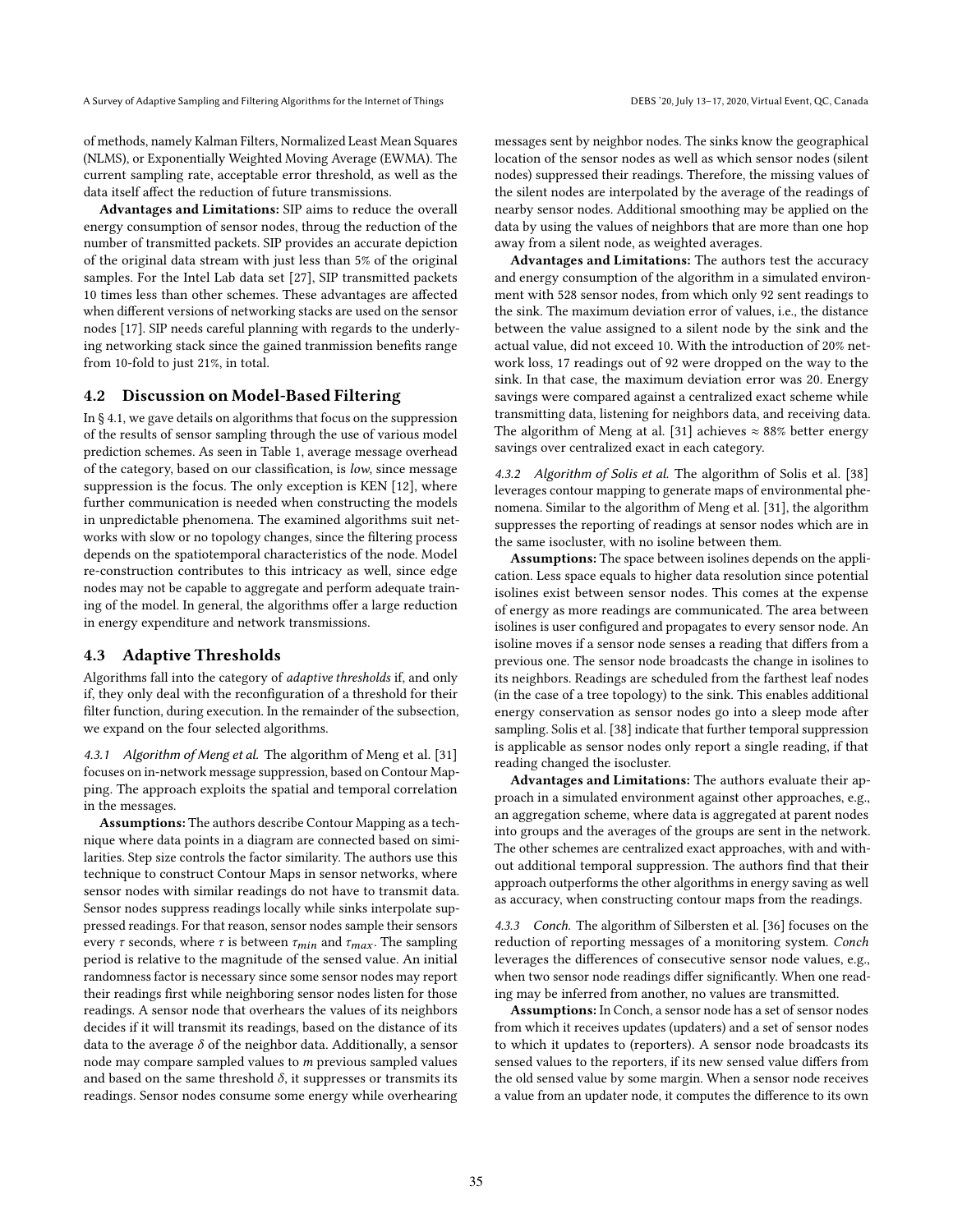sensed value. If no value is received, the sensor node assumes no changes. The sink monitors all differences between sensor nodes (called edges), so initially all reporters send their edges to the sink. Some sensor nodes are monitored directly. The directly monitored sensor nodes route their sensed values and their edges to the sink directly. At every time step, which is derived from a pre-configured sampling rate, the sink receives updated edges from reporter nodes and sensed values from directly monitored sensor nodes. This enables the sink to compute the value of every sensor node at any time step, if every sensor node is reachable from a directly monitored sensor node and the corresponding edges.

Advantages and Limitations: Conch is a monitoring algorithm; routing schemes are used to route a report from a sensor node to the sink efficiently. The authors [\[36\]](#page-11-24) consider Conch as flexible since they present ways to build Conch plans, i.e., monitoring topologies, to focus on minimizing energy consumption or increasing sensor node and message failure resilience. The authors tested Conch in different simulated environments against multiple algorithms and on SNs with different sensor node densities, predictable increases of the observed value, and outlier detection. Conch outperforms all other schemes in terms of energy consumption at every test and only the algorithm of Meng et al. [\[31\]](#page-11-49) exhibits similar energy consumption with increasing sensor density.

4.3.4 CME. The algorithm of Xu et al. [\[47\]](#page-11-25) leverages contour mapping and utilizes binary classification and clustering to detect contours and reduce the total number of transmissions from sensor nodes. In contrast to Solis et al. [\[38\]](#page-11-50), CME employs node clustering to create contour maps.

Assumptions: In CME, a contour is a curve that connects points with equal feature values. The range between two contours is application specific. Contour nodes describe sensor nodes that have a reading that belongs to a different contour range than the reading of neighbor sensor nodes. All nodes participate in contour node identification in a cluster, by broadcasting their sampled values. Only contour nodes communicate their readings to the cluster head. CME employs Support Vector Machines (SVM) at the cluster head to classify nodes membership to one side of the contour. The cluster head computes the contour segment of its cluster and then it sends it to the sink, where the contour map of the network may be constructed. Xu et al. [\[47\]](#page-11-25) point out that in a multi-hop routing scheme, additional aggregation may take place on routing cluster heads.

Advantages and Limitations: The authors evaluate CME in a simulated event detection scenario with 2500 sensor nodes. They compared CME against a centralized exact implementation and Solis et al. [\[38\]](#page-11-50). The authors test CME on energy consumption and contour map accuracy, while varying contour steps and network sizes. CME outperforms every algorithm in every test and exhibits similar accuracy with lower energy expenditure.

#### 4.4 Discussion on Adaptive Thresholds

In § [4.3,](#page-8-0) we detailed our selected algorithms that focus on the suppression of the results of sensor sampling through the reconfiguration of filtering thresholds. In Table [1](#page-10-0) the average message overhead of the category is medium, based on our own classification. The examined algorithms suit networks with slow or no topology changes, due to the process being dependent on the spatiotemporal

correlation of the produced signals. Adaptation of the thresholds plays a large role in the volume of the generated traffic and in the quality of the resulting data stream. In general, the algorithms offer flexibility between energy efficiency and number of network transmissions, with the risk of over/under shooting the threshold selection significantly. Finally, they require prior knowledge of the topology. We expect the algorithms of Adaptive Thresholds to have lower adaptability to the sampled stream compared to the category of Model-Based Filtering. In contract, we expect the algorithms to allow for better energy expenditure on the sensor nodes since they are not as expensive computationally.

# <span id="page-9-0"></span>5 HYBRID ALGORITHMS

In this section, we present a set of algorithms that combine techniques; thus considered as hybrid. The algorithms in the subcategory combine sampling or filtering with other approaches.

#### <span id="page-9-1"></span>5.1 Algorithm Descriptions

For the remainder of the section, we will go through the selected algorithms that we consider as hybrid approaches.

5.1.1 AdAM. By incorporating an adaptive sampling and an adaptive filtering algorithm in the same algorithm, AdAM [\[42\]](#page-11-19) provides a monitoring framework for the IoT.

Assumptions: While AdAM runs on sensor nodes, a data stream  $M$  reduces the number of sampling periods when the metric stream does not fluctuate and vice versa. A sampling period  $T_i$  is computed by estimating the metric stream evolution. Trihinas et al. [\[42\]](#page-11-19) use a Probabilistic Exponential Weighted Moving Average (PEWMA) to produce an estimated metric stream  $M'$ . PEWMA is a variation of Exponential Weighter Moving Average (EWMA) that provides a one-step-ahead estimation.

Advantages and Limitations: The authors state that PEWMA is more robust against abrupt transient changes in the metric evolution than EWMA. When  $M'$  differs from  $M$  by a user-specified imprecision value  $\gamma$ , then  $T_i$  increases to a maximum sampling period  $T_{max}$ . Otherwise,  $T_i$  decreases to a minimal sampling period  $T_{min}$ . Sampled data points  $v_i$  are temporally suppressed if they lie in a user-specified interval  $v_i \in [v_{i-1} - R_i, v_{i-1} + R_i]$ , where  $R_i$  is the adaptable filter range. With AdAM, an adaptive filtering range is computed at a sensor node in every time step  $i$ . Fano Factor is used to measure the variability of the data stream at a current timestep. If the variance of the data stream increases, then the Fano Factor increases as well. The Fano Factor is compared against  $\gamma$ .  $R_{i+1}$  is shortened if the Fano Factor is greater than  $\gamma$  and widened if the Fano Factor is less than  $\gamma$ .

5.1.2 FAST. The goal of FAST [\[16\]](#page-11-23) is enabling private and continuous streams of aggregate information for data mining purposes. It uses sampling in order to extract selected values in time series. It utilizes filtering in order to predict dynamically non-sampled values as well as corrections for the sampled values.

Assumptions: FAST includes an adaptive sampling component, based on a Proportional-Integral-Derivative (PID) controller [\[3\]](#page-11-51) to adapt the sampling interval  $T$ .

A PID controller achieves a desired result (e.g., desired speed) by continuously adjusting a configuration (e.g., acceleration). The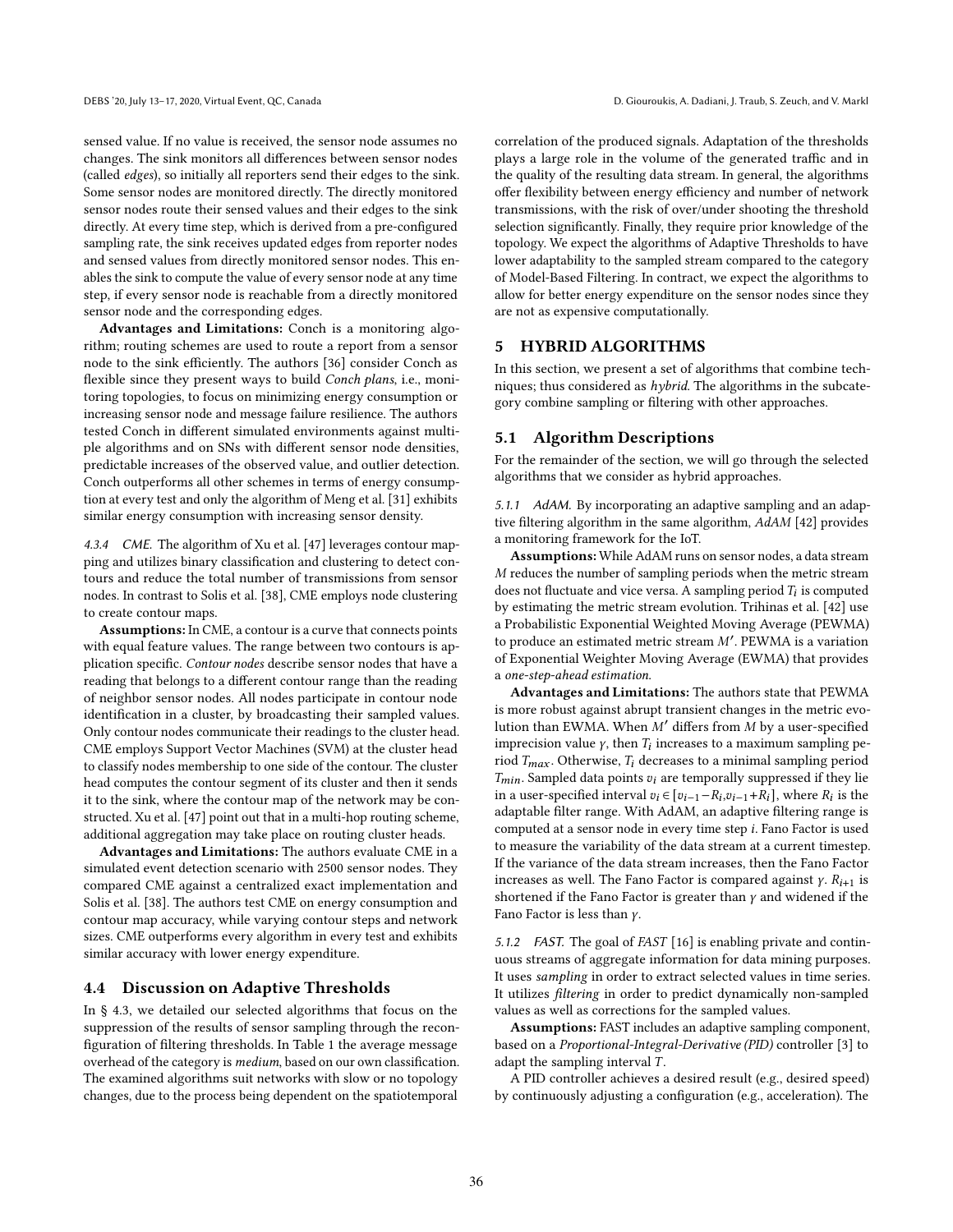<span id="page-10-0"></span>

| Algorithm               |                                                                                  | <b>Assumptions</b>                                              | Advantages                                               | Limitations                                             | Message<br>Overhead |
|-------------------------|----------------------------------------------------------------------------------|-----------------------------------------------------------------|----------------------------------------------------------|---------------------------------------------------------|---------------------|
|                         | Backcasting [46]                                                                 | Spatial and temporal correlation of signal                      | Random sensor deployment                                 | Death of cluster heads                                  | High                |
| Adaptive<br>Rates       | Jain et al. [21]                                                                 | Continuous sensor data streams                                  | Important data receives more bandwidth                   | Only single-hop SN                                      | High                |
|                         | $USAC$ [33]                                                                      | Fixed number of sensors                                         | Captures sudden changes                                  | Static confidence interval                              | Low                 |
|                         | Sensing consumes more energy than<br>$EASA$ [39]<br>communicating                |                                                                 | Adaptive to energy levels                                | Complex computations                                    | High                |
|                         | CDG[26]                                                                          | Knowing where observed signal is<br>k-sparse                    | Minimal packet loss                                      | Unsuitable for small SN                                 | Low                 |
| Compression<br>Adaptive | $EDCA$ [10]                                                                      | Matrix of collected values exhibits<br>low-rank features        | Robust against packet loss                               | Empty columns reduce recovery accuracy                  | Low                 |
|                         | STCDG <sup>[11]</sup>                                                            | Low-rank and short term stability of<br>matrix                  | Adaptable since SN-type is independent                   | Unsuitable for small SN                                 | Low                 |
|                         | Meng et al. [31]                                                                 | Events are sensed by more than one<br>sensors                   | Suppression is computationally simple                    | Small difference sensor reads are not<br>leveraged      | Medium              |
|                         | Solis et al. [38]                                                                | Spatial correlation of sensor readings                          | Simple computation at sensor nodes                       | No contour map calculation given                        | Medium              |
| Thresholds<br>Adaptive  | Conch <sup>[36]</sup>                                                            | Spatial and temporal correlation of<br>signals                  | Trade-off network robustness for energy                  | Sensor nodes must know network<br>topology              | Low                 |
|                         | $CME$ <sup>[47]</sup>                                                            | Stationary sensor nodes                                         | Enables scalability                                      | Death of cluster heads                                  | Medium              |
|                         | <b>BBQ</b> [13]                                                                  | Slow topology changes                                           | Exploit correlation between sensor and<br>voltage levels | Unsuitable for anomaly detection                        | Low                 |
| Model-Based Filtering   | $KEN$ [12]                                                                       | Slow topology changes                                           | Suitable for anomaly detection                           | Prediction<br>models<br>constructed<br>on<br>sink-level | Medium              |
|                         | $ASAP$ [18]                                                                      | Forgo data quality for less energy<br>expenditure               | In-network construction of models and<br>clusters        | Unsuitable for anomaly detection                        | Low                 |
|                         | Jiang et al. [22]                                                                | Forgo data quality for less energy<br>expenditure               | Prevents energy costs and inaccurate<br>predictions      | Unsuitable for anomaly detection                        | Low                 |
|                         | Transmit only values that the sink does<br>$SIP$ [19]<br>not expect              |                                                                 | Large reduction of transmissions, energy                 | Homogeneous networking stack                            | Low                 |
|                         | Hybrid of adaptive sampling and filtering<br>$AdAM$ [42]                         |                                                                 | Easily tunable for performance                           | Trade-off accuracy for efficiency                       | Low                 |
| Algorithms<br>Hybrid    | FAST [16]                                                                        | Execcution of PID controllers and<br>Kalman Filters is possible | Anticipate changes in sampled values                     | Domain knowledge needed for tuning<br>filters           | Low                 |
|                         | Sampling rate adapts to the predictions<br>Chatterjea et al. [9]<br>of the model |                                                                 | Event detection with high probability of<br>success      | Unsuitable for time-critical applications               | Low                 |

Table 1: Table of presented Algorithms

controller uses an error (e.g., the difference between desired and current speed) to calculate three terms: the proportional (P), integral (I), and derivative (D) term.

P is proportional to the current error. The larger the error, the larger the configuration change. I integrates over past values of the error. Thus, the longer an error persists, the larger the configuration change. D operates based on the change in the error. The smaller the change, the more dampening occurs to prevent overshooting.

FAST uses a Kalmann Filter Prediction procedure [\[23\]](#page-11-52) to compute a prediction  $(x_{i-1})$  of the metric evolution of M. After reading a new value, a *correction* mechanism updates  $x_{i-1}$  to  $x_i$ . The error between  $x_{i-1}$  and  $x_i$  is calculated as follows:

$$
E_i = |x_{i-1} - x_i| / x_i
$$

The error  $E_i$  is the input of the PID-Controller used by FAST:

$$
\Delta_T = C_p E_i + \frac{C_i}{k} \sum_{j=i-k}^{i} E_j + C_d \frac{E_i - E_{i-1}}{T_i}
$$

 $\boldsymbol{k}$  is the number of previous error values that is considered in the integral term.  $C_p$ ,  $C_i$ , and  $C_d$  specify the weight of the proportional, integral, and derivative term. The result  $(\Delta_T)$  and two pre-configured interval adjustment parameters ( $\theta$  and  $\xi$ ) allow for computing  $T_{i+1}$ :

$$
T_{i+1}\!=\!T_i\!+\!\theta(1\!-\!e^{\frac{\Delta_T-\xi}{\xi}})
$$

Advantages and Limitations: FAST combines PID controllers with Kalman Filter Prediction. FAST anticipates the changes in the sampled values and reduces the gravity of perturbation errors. Such errors may be introduced by any differential privacy mechanism. FAST combines any noisy observations with a Kalman predicted value. The resulting value is used as feedback to the system itself, for further correcting future predictions as well as adjusting sampling.

The Kalman filter needs noisy input data to accurately predict values. Fan et al. [\[16\]](#page-11-23) state that domain expert knowledge is needed in order to further tune the filter threshold R. R is the Gaussian measurement noise used to approximate the Laplace perturbation noise and highly depends on the nature of the data.

5.1.3 Algorithm of Chatterjea et al. The algorithm of Chatterjea et al. [\[9\]](#page-11-22) leverages model-based prediction and adaptive sampling to reduce energy expenditure in energy-hungry sensor networks. A sensor node is energy-hungry when computation tasks consume more energy than communication tasks.

Assumptions: Every sensor node fills a buffer  $r$  with a userspecified length with sampled values at a user-specified sampling period. Afterwards, a time series model predicts an amount from a sample at each consecutive period. If the prediction falls within a user-specified error margin  $\delta$ , a counter is incremented by one, specifying the number of next sampling periods to skip. The maximum value of the counter is based on the number of neighbors that can detect an event, for a specific sensor node. Successful predictions are stored in the buffer and if predictions do not satisfy the error margin, the buffer stores the sampled values and the counter is reset. Additionally, the sink stores the prediction models for every sensor node. Initially all sensor nodes send their model parameters to the sink and keep a copy of the model locally. If a sensor node detects an inaccurate prediction at the sink level, it sends an updated sink model to the sink.

Advantages and Limitations: The algorithm of Chatterjea et al. [\[9\]](#page-11-22) detects events with high success probability but the detection